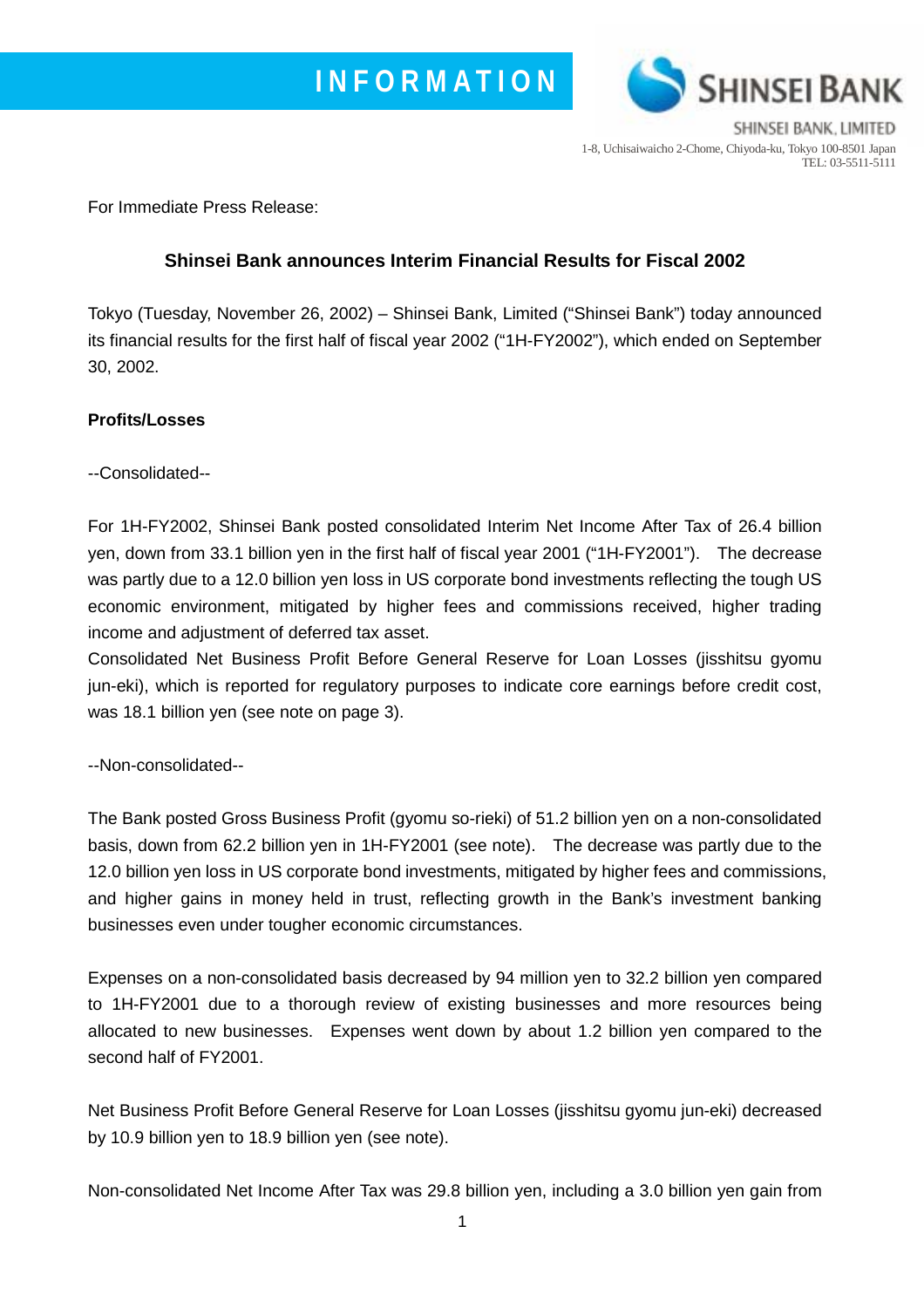returning substituted employee pension to the government, a 3.1 billion yen net reversal of reserves for loan losses and a 4.9 billion yen of recognition of deferred tax assets.

Compared to the annual plan for FY2002 that was submitted to Financial Service Agency ("FSA") in the Plan for Restoring Sound Management, 1H-FY2002 Net Business Profit Before General Reserve for Loan Losses (jisshitsu gyomu jun-eki) represents about 28% of annual plan of 68.6 billion yen (see note). 1H-FY2002 Net Income After Tax represents about 51% of the annual plan of 58.6 billion yen. 1H-FY2002 Expense represents only about 46% of the annual plan of 70.0 billion yen.

#### **Balance Sheet**

On the assets side, Loans stood at 4 trillion and 0.4 billion yen, a decrease of 1 trillion and 11.7 billion yen from the end of March 2002. This was attributed to the disposal of 283.1 billion yen in nonperforming loans including direct write-offs and assignment of loans to the Deposit Insurance Corporation of Japan, progress in collecting less creditworthy loans and weak demand for loans.

On the liabilities side, Debentures decreased by 580.9 billion yen from the end of March 2002 to 2 trillion and 154.3 billion yen. Deposits and NCDs increased by 304.0 billion yen to 2 trillion and 688.1 billion yen, surpassing debenture amounts for the first time. Retail deposits increased about 400 billion yen from the end of March 2002. While debentures remain an important funding source of the Bank, we put more weight on deposits.

#### **Asset Quality**

The total amount of bad loans classified "Substandard (or Need Special Supervision)" (yo-kanri) or below decreased by 319.8 billion yen or almost 30% to 793.8 billion yen compared to March 2002. Loans classified "Need Caution" (yo-chui) or below which includes the 793.8 billion yen above decreased by 570.7 billion yen or 34%. The balance of Reserve for Loan Losses stood at 323.1 billion yen.

#### **Capital Adequacy**

The capital adequacy ratio on a consolidated basis stood at 19.92% as of the end of this term.

### **Performance Forecast for Fiscal Year 2002**

For Fiscal Year 2002 ending March 31, 2003, the Bank forecasts consolidated Net Income of 56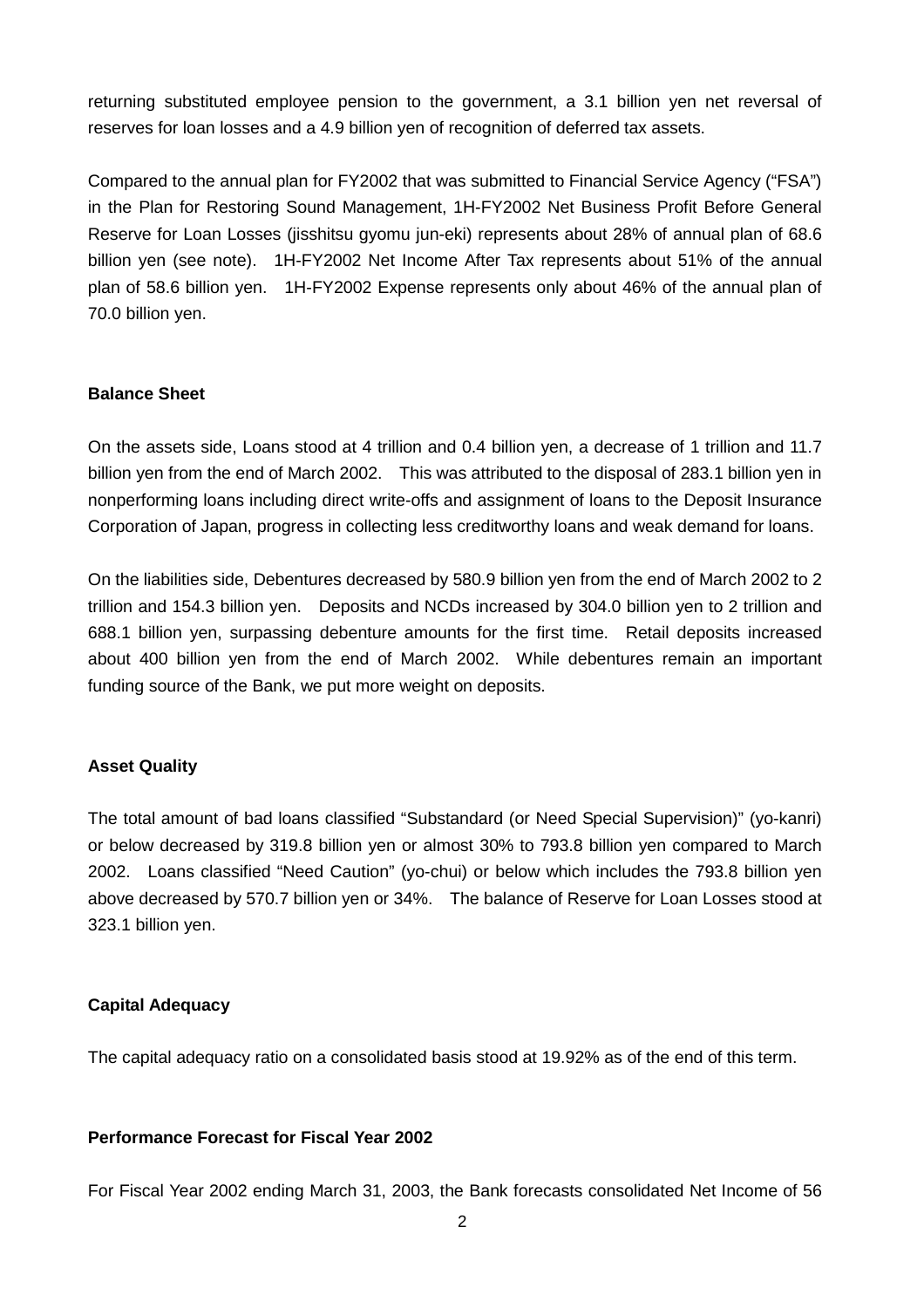billion yen, non-consolidated Net Business Profit Before General Reserve for Loan Losses (jisshitsu gyomu jun-eki) of 48 billion yen (see note), and non-consolidated Net Income of 59 billion yen.

#### **President Yashiro's comment**

At a press conference announcing these results, Masamoto Yashiro, the Chairman, President and CEO of the Bank, stated the following:

"In January 2002, we integrated the financial product divisions and corporate relationship divisions under a single group called the Institutional Banking Group to enhance our capability to serve our customers' various needs such as business restructuring. We saw solid progress in areas such as securitization, acquisition finance, real estate non-recourse lending and loan trading. We established a specialized team for corporate revitalization business, and it delivered satisfactory results to multiple customers."

"In the retail business, we acquired 250,000 new PowerFlex accounts in about a year and half and achieved assets under management of 1 trillion yen. We will continue our efforts to grow our retail business with new products, charge-free services and channel enhancement including our ATM network, Internet banking, call centers and Shinsei Financial Centers."

"We have entered into non-bank financing business through the establishment of a joint venture with Nissin, reorganization of Apollo Finance and Equion, and an alliance with Shinki. As revenue diversification continues, the ratio of non-interest income to gross business profit on a consolidated basis went up to about 33%. It would have been about 45% if there had not been loss from US corporate bond investments."

"We greatly appreciate our customers' support and are determined to aim for long and sustainable growth with stable profitability and strong financial health."

(Note: The gains in money held in trust are included to non-consolidated Gross Business Profit and non-consolidated and consolidated Net Business Profit Before General Reserve for Loan Losses above. Figures are non-consolidated basis unless mentioned otherwise.)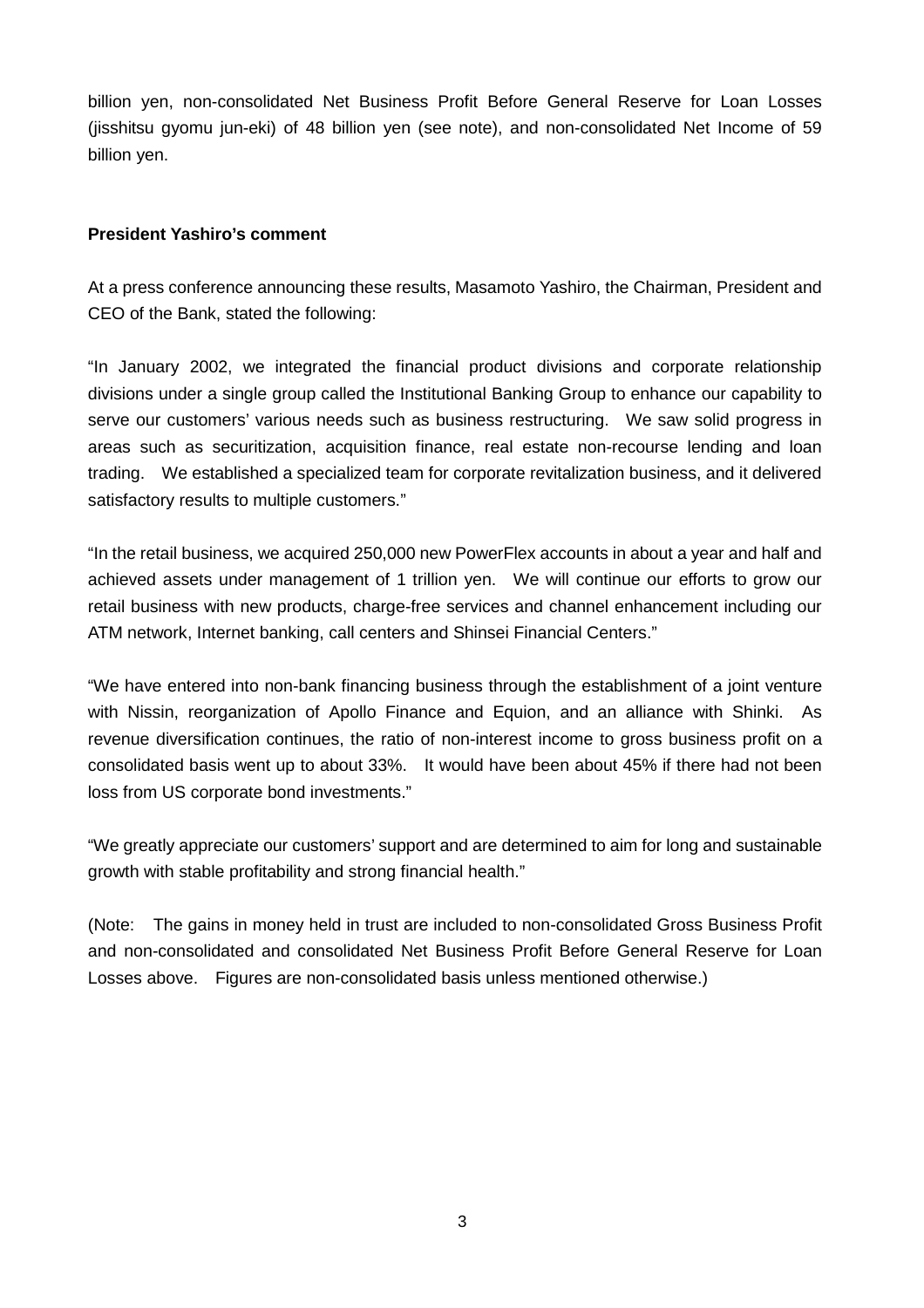# **Financial Highlights - Consolidated**

|                                   | billions of yen |           |          |           |
|-----------------------------------|-----------------|-----------|----------|-----------|
| Balance Sheet data at the end of  | Sep. 2002       | Mar. 2002 | change   |           |
|                                   | a               | b         | a-b      | %         |
| <b>Total Assets</b>               | 7,699.2         | 8,069.6   | $-370.3$ | $-4.6%$   |
| Loans and Bills Discounted        | 3,883.5         | 4,801.9   | -918.4   | $-19.1%$  |
| <b>Securities</b>                 | 2,246.1         | 1,462.3   | 783.8    | 53.6%     |
| Cash and Due from Banks           | 274.7           | 342.1     | -67.4    | $-19.7%$  |
| <b>Debentures</b>                 | 2,188.7         | 2,786.4   | $-597.7$ | $-21.5%$  |
| Deposits (including NCDs)         | 2,633.1         | 2,260.8   | 372.3    | 16.5%     |
| <b>Total Stockholders' Equity</b> | 653.4           | 623.5     | 29.9     | 4.8%      |
| Capital Adequacy Ratios (BIS)     | 19.92%          | 17.04%    | 2.88%    |           |
| Risk Assets                       | 4,917.0         | 5,759.2   | $-842.2$ | $-14.6\%$ |

|                                                       | billions of yen |           |               |          |
|-------------------------------------------------------|-----------------|-----------|---------------|----------|
| <b>Profit for the Fiscal Terms Ended</b>              | Sep. 2002<br>a  | Sep. 2001 | change<br>a-b | %        |
| <b>Total Operating Income</b>                         | 106.3           | 139.5     | $-33.2$       | $-23.8%$ |
| Net Business Profit Before General Loan Loss Reserves | 18.2            | 30.8      | $-12.7$       | $-41.2%$ |
| (jisshitsu gyomu jun-eki)*                            |                 |           |               |          |
| Net Operating Income (keijo rieki)                    | 18.0            | 28.6      | $-10.7$       | $-37.4%$ |
| Net Income                                            | 26.5            | 33.2      | $-6.7$        | $-20.2%$ |
| Net Income per Share (yen)                            | 9.74            | 11.50     |               |          |

\* including Income from Investment in Money Held in Trust

|                                             | billions of yen |                                         |
|---------------------------------------------|-----------------|-----------------------------------------|
| <b>Cash Flow for the Fiscal Terms Ended</b> | Sep. 2002       | Mar. 2002<br>$(6$ months) $(12$ months) |
| Cash Flows from Operating Activities        | 882.2           | $-63.8$                                 |
| Cash Flows from Investing Activities        | $-881.6$        | 420.5                                   |
| Cash Flows from Financing Activities        | $-37.9$         | $-292.4$                                |
| Cash and Cash Equivalents at End of Term    | 94.2            | 131.6                                   |

| <b>References</b>           | Sep. 2002 | Mar. 2002 | Sep.2001 |
|-----------------------------|-----------|-----------|----------|
| Exchange Rate $(\sqrt{\$})$ | 122.60    | 133.20    | 119.40   |
| Nikkei Average              | 9.383.29  | 11.024.94 | 9.774.68 |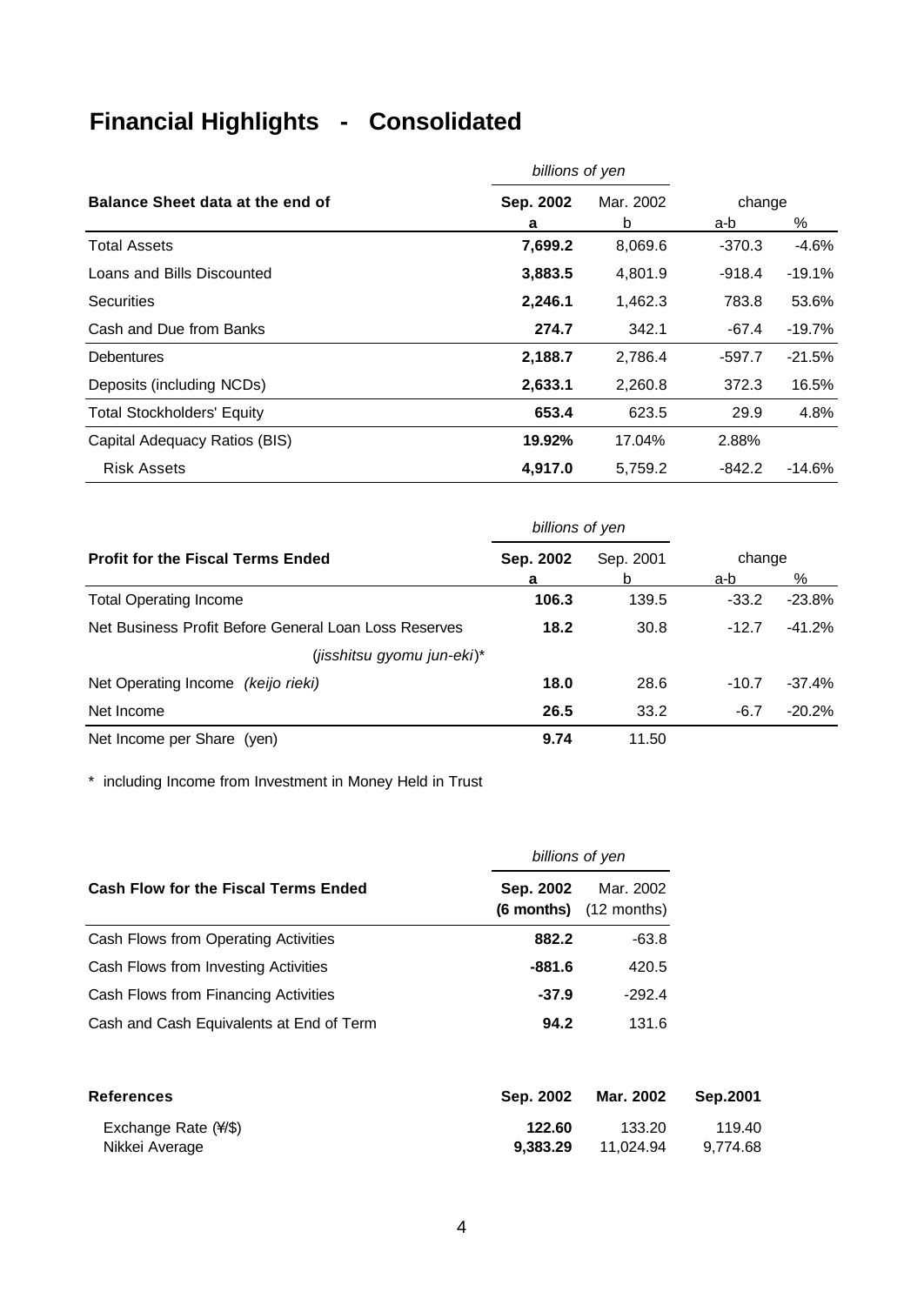# **Consolidated Balance Sheet**

|                                                                     | Sep. 30, 2002 | Mar. 31, 2002 | Change      | in millions of yen |
|---------------------------------------------------------------------|---------------|---------------|-------------|--------------------|
|                                                                     | а             | b             | a-b         | %                  |
| < <assets>&gt;</assets>                                             |               |               |             |                    |
| Loans and Bills Discounted                                          | 3,883,522     | 4,801,904     | $-918,382$  | $-19.1%$           |
| Foreign Exchanges                                                   | 8,624         | 149,251       | $-140,626$  | $-94.2%$           |
| Securities                                                          | 2,246,089     | 1,462,281     | 783,807     | 53.6%              |
| Money Held in Trust                                                 | 218,067       | 172,835       | 45,232      | 26.2%              |
| <b>Trading Assets</b>                                               | 433,081       | 443,972       | $-10,891$   | $-2.5%$            |
| Commercial Paper and Other Debt Purchased                           | 158,225       | 68,980        | 89,245      | 129.4%             |
| Call Loans and Bills Bought                                         | 88,100        | 296,559       | $-208,459$  | $-70.3%$           |
| <b>Collateral Related to Securities Borrowing Transactions</b>      | 96,505        |               | 96,505      |                    |
| Cash and Due from Banks                                             | 274,693       | 342,055       | $-67,361$   | $-19.7%$           |
| <b>Other Assets</b>                                                 | 423,027       | 486,605       | $-63,578$   | $-13.1%$           |
| Premises and Equipment                                              | 86,710        | 82,565        | 4,145       | 5.0%               |
| Deferred Discounts on and Issuance Expenses for Debentures          | 244           | 469           | $-224$      | $-47.8%$           |
| <b>Deferred Tax Assets</b>                                          | 17,202        | 17,695        | -493        | $-2.8%$            |
| Customers' Liabilities for Acceptances and Guarantees               | 87,785        | 114,411       | $-26,625$   | $-23.3%$           |
| Reserve for Loan Losses                                             | $-322,637$    | $-370,033$    | 47,395      | $-12.8%$           |
| <b>Total Assets</b>                                                 | 7,699,243     | 8,069,554     | -370,311    | $-4.6%$            |
| < <liabilities>&gt;</liabilities>                                   |               |               |             |                    |
| <b>Debentures</b>                                                   | 2,188,691     | 2,786,355     | $-597,664$  | $-21.4%$           |
| Deposits                                                            | 2,233,736     | 1,864,862     | 368,874     | 19.8%              |
| <b>Negotiable Certificates of Deposit</b>                           | 399,364       | 395,893       | 3,471       | 0.9%               |
| <b>Borrowed Money</b>                                               | 437,510       | 459,272       | $-21,761$   | $-4.7%$            |
| <b>Trading Liabilities</b>                                          | 182,707       | 173,580       | 9,126       | 5.3%               |
| <b>Commercial Paper</b>                                             |               | 1,000         | $-1,000$    |                    |
| Call Money and Bills Sold                                           | 76,887        | 329,900       | $-253,012$  | $-76.7%$           |
| Payables under Repurchase Agreements                                | 113,055       |               | 113,055     |                    |
| <b>Collateral Related to Securities Lending Transactions</b>        | 726,136       | 582,198       | 143,937     | 24.7%              |
| Foreign Exchanges                                                   | 4             | 65            | -61         | $-93.8%$           |
| <b>Other Liabilities</b>                                            | 574,086       | 707,042       | $-132,955$  | $-18.8%$           |
| Reserve for Bonuses Payable                                         | 5,258         | 8,584         | $-3,325$    | $-38.7%$           |
| <b>Reserve for Retirement Benefits</b>                              | 20,463        | 22,766        | $-2,302$    | $-10.1%$           |
| Reserve for Loss on Disposition of Premises and Equipment           | 159           | 53            | 106         | 200.0%             |
| <b>Deferred Tax Liabilities</b>                                     |               |               | -0          |                    |
| <b>Acceptances and Guarantees</b>                                   | 87,785        | 114,411       | $-26,625$   | $-23.3%$           |
| <b>Total Liabilities</b>                                            | 7,045,847     | 7,445,987     | $-400, 139$ | $-5.4%$            |
| <b>Minority Interests in Subsidiaries</b>                           | 2             | 33            | -30         | -90.9%             |
| < <stockholders' equity="">&gt;</stockholders'>                     |               |               |             |                    |
| Capital Stock                                                       | 451,296       | 451,296       |             |                    |
| <b>Capital Surplus</b>                                              | 18,558        | 18,558        |             |                    |
| <b>Retained Earnings</b>                                            | 168,101       | 145,094       | 23,007      | 15.9%              |
| Net Unrealized Gains on Securities Available-for-Sale, Net of Taxes | 12,488        | 5,790         | 6,698       | 115.7%             |
| Foreign Currency Transaction Adjustments                            | 2,948         | 2,794         | 154         | 5.5%               |
| Treasury Stock, at Cost                                             | -0            | -0            |             |                    |
| <b>Total Stockholders' Equity</b>                                   | 653,393       | 623,534       | 29,859      | 4.8%               |
| Total Liabilities, Minority Interest in Subsidiaries                | 7,699,243     | 8,069,554     | $-370,311$  | $-4.6%$            |
| and Stockholders' Equity                                            |               |               |             |                    |
| US\$ / yen                                                          | @122.60       | @133.20       |             |                    |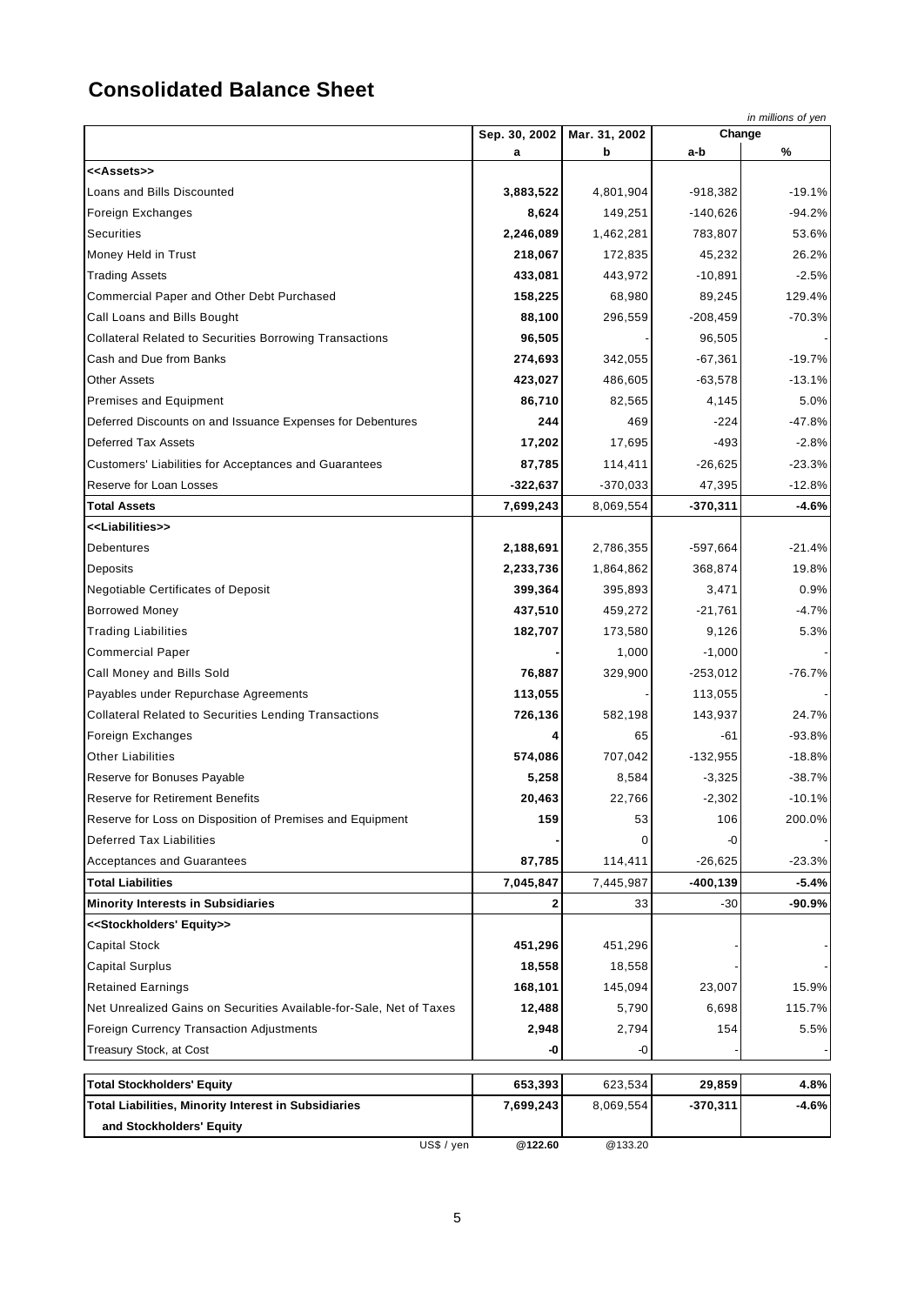# **Consolidated Statements of Income**

|                                                                      |                   |                   |           | in millions of yen |
|----------------------------------------------------------------------|-------------------|-------------------|-----------|--------------------|
|                                                                      | IH/FY'02          | IH/FY'01          | Change    |                    |
|                                                                      | a                 | b                 | a-b       | %                  |
| <b>Operating Income</b>                                              | 106,311           | 139,537           | $-33,226$ | $-23.8%$           |
| Interest Income                                                      | 60,226            | 84,610            | $-24,383$ | $-28.8%$           |
| Interest on Loans and Discounts                                      | 48,998            | 65,336            | $-16,338$ | $-25.0%$           |
| Interest and Dividends on Securities                                 | 6,744             | 9,978             | $-3,233$  | $-32.4%$           |
| Fees and Commissions (Income)                                        | 10,139            | 5,094             | 5,044     | 99.0%              |
| <b>Trading Revenue</b>                                               | 5,398             | 738               | 4,660     | 631.4%             |
| <b>Other Business Income</b>                                         | 16,219            | 23,769            | $-7,550$  | $-31.8%$           |
| <b>Other Operating Income</b>                                        | 14,327            | 25,323            | $-10,996$ | $-43.4%$           |
| <b>Operating Expenses</b>                                            | 88,348            | 110,914           | $-22,566$ | $-20.3%$           |
| <b>Interest Expenses</b>                                             | 25,149            | 38,495            | $-13,346$ | $-34.7%$           |
| Interest on Debentures                                               | 11,780            | 24,707            | $-12,927$ | $-52.3%$           |
| Amortizations of Discount on Debentures                              | 142               | 732               | $-589$    | $-80.5%$           |
| <b>Interest on Deposits</b>                                          | 4,651             | 2,799             | 1,852     | 66.2%              |
| Fees and Commissions (Expense)                                       | 1,779             | 1,511             | 267       | 17.7%              |
| <b>Other Business Expenses</b>                                       | 20,033            | 17,045            | 2,988     | 17.5%              |
| <b>General and Administrative Expenses</b>                           | 34,487            | 33,893            | 593       | 1.7%               |
| <b>Other Operating Expenses</b>                                      | 6,898             | 19,967            | $-13,069$ | $-65.5%$           |
| <b>Net Operating Income</b>                                          | 17,962            | 28,622            | $-10,659$ | $-37.2%$           |
| <b>Extraordinary Income</b>                                          | 5,499             | 10,591            | $-5,092$  | $-0,048.1%$        |
| <b>Extraordinary Expenses</b>                                        | 1,511             | 5,788             | $-4,276$  | $-0,073.9%$        |
| Income before Income Taxes and Minority Interests                    | 21,950            | 33,426            | $-11,475$ | $-34.3%$           |
| Income Taxes (Current)                                               | 484               | 201               | 283       | 140.8%             |
| Income Taxes (Deferred)                                              | $-4,967$          |                   | $-4,967$  |                    |
| Minority Interests in Net (Loss) Income of Subsidiaries              | $-30$             | 29                | $-60$     | $-0,206.9%$        |
| <b>Net Income</b>                                                    | 26,464            | 33,195            | $-6,730$  | $-20.3%$           |
|                                                                      |                   |                   |           |                    |
| (Ref.) Net Business Profit (jisshitsu gyomu jun-eki) *<br>US\$ / yen | 18,157<br>@122.60 | 30,820<br>@119.40 | $-12,663$ | $-41.1%$           |

\* including Income from Investment in Money Held in Trust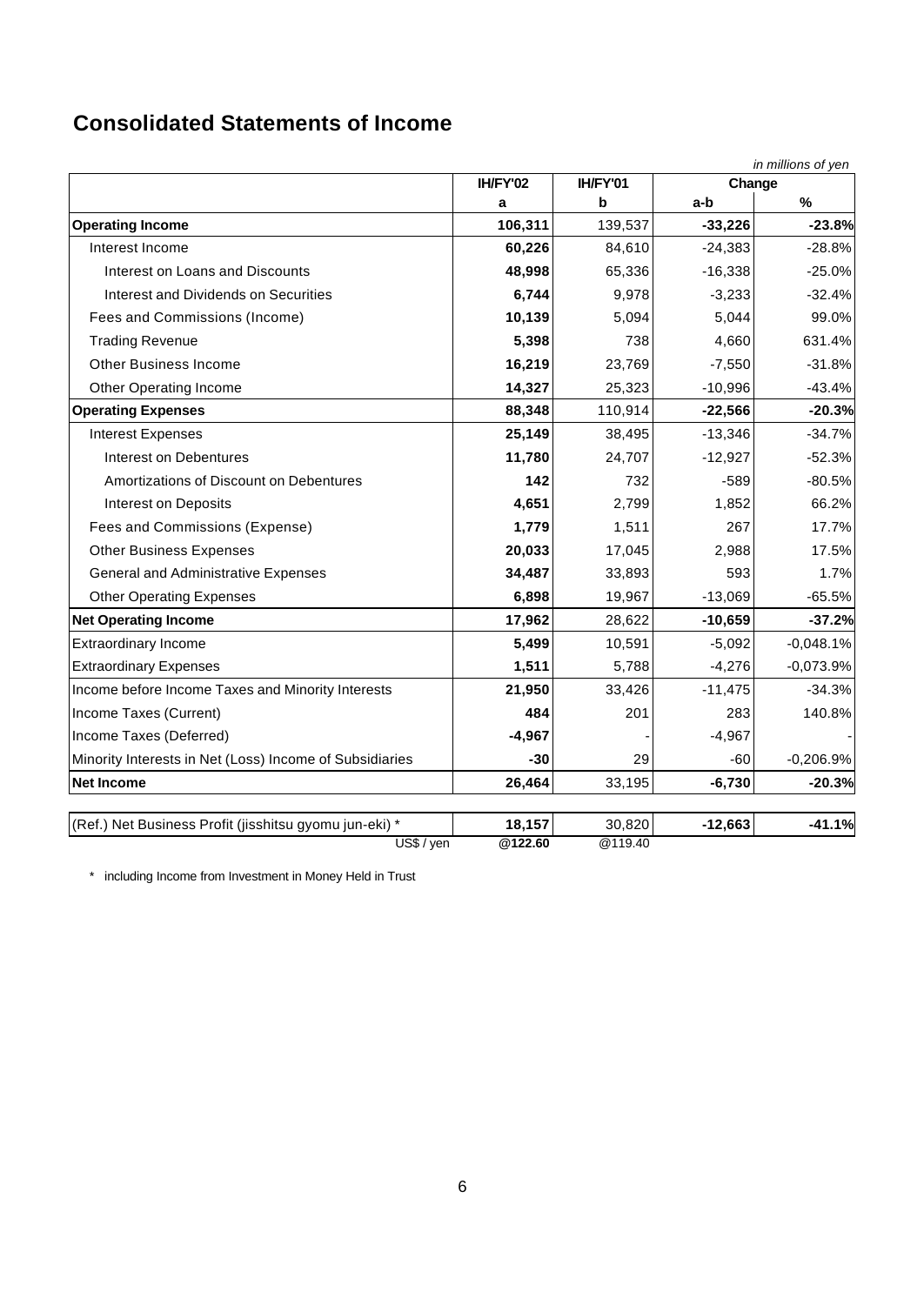# **Financial Highlights - Non-Consolidated**

|                                   | billions of yen |           |            |          |
|-----------------------------------|-----------------|-----------|------------|----------|
| Balance Sheet data at the end of  | Sep. 2002       | Mar. 2002 | change     |          |
|                                   | a               | b         | a-b        | %        |
| <b>Total Assets</b>               | 7,921.8         | 8,366.6   | $-444.9$   | $-5.3%$  |
| Loans and Bills Discounted        | 4,000.5         | 5,012.2   | $-1.011.7$ | $-20.2%$ |
| <b>Securities</b>                 | 2.264.3         | 1,493.0   | 771.2      | 51.7%    |
| Cash and Due from Banks           | 274.7           | 376.3     | $-101.6$   | $-27.0%$ |
| <b>Debentures</b>                 | 2,154.3         | 2.735.3   | $-580.9$   | $-21.2%$ |
| Deposits (including NCDs)         | 2,688.1         | 2,384.0   | 304.1      | 12.8%    |
| <b>Total Stockholders' Equity</b> | 650.4           | 617.3     | 33.1       | 5.4%     |

| Sep. 2002 | Sep. 2001 | change          |            |
|-----------|-----------|-----------------|------------|
| a         | b         | a-b             | %          |
| 101.0     | 126.7     | $-25.8$         | $-20.4%$   |
| 19.0      | 29.9      | $-10.9$         | $-36.5%$   |
| 20.1      | 25.6      | $-5.5$          | $-21.5%$   |
| 1.2       | 0.7       | 0.5             | 71.4%      |
| $0.4***$  | 0.8       | $-0.4$          | -50.0%     |
| 29.9      | 30.3      | $-0.4$          | $-1.3%$    |
| $-2.7$ ** | 1.6       | -4.3            | $-268.8\%$ |
| 10.99     | 10.43     | 0.56            | 5.4%       |
|           | 0.55      |                 |            |
|           | 6.50      |                 |            |
|           | 2.42      |                 |            |
|           |           | billions of yen |            |

\* including Income from Investment in Money Held in Trust

\*\* The Bank posted 3.1 billion yen net reversal of reserves for loan losses for the first half of FY2002.

| References                 | Sep. 2002 | Mar. 2002 | Sep.2001 |
|----------------------------|-----------|-----------|----------|
| Exchange Rate $(\sqrt{s})$ | 122.60    | 133.20    | 119.40   |
| Nikkei Average             | 9.383.29  | 11.024.94 | 9.774.68 |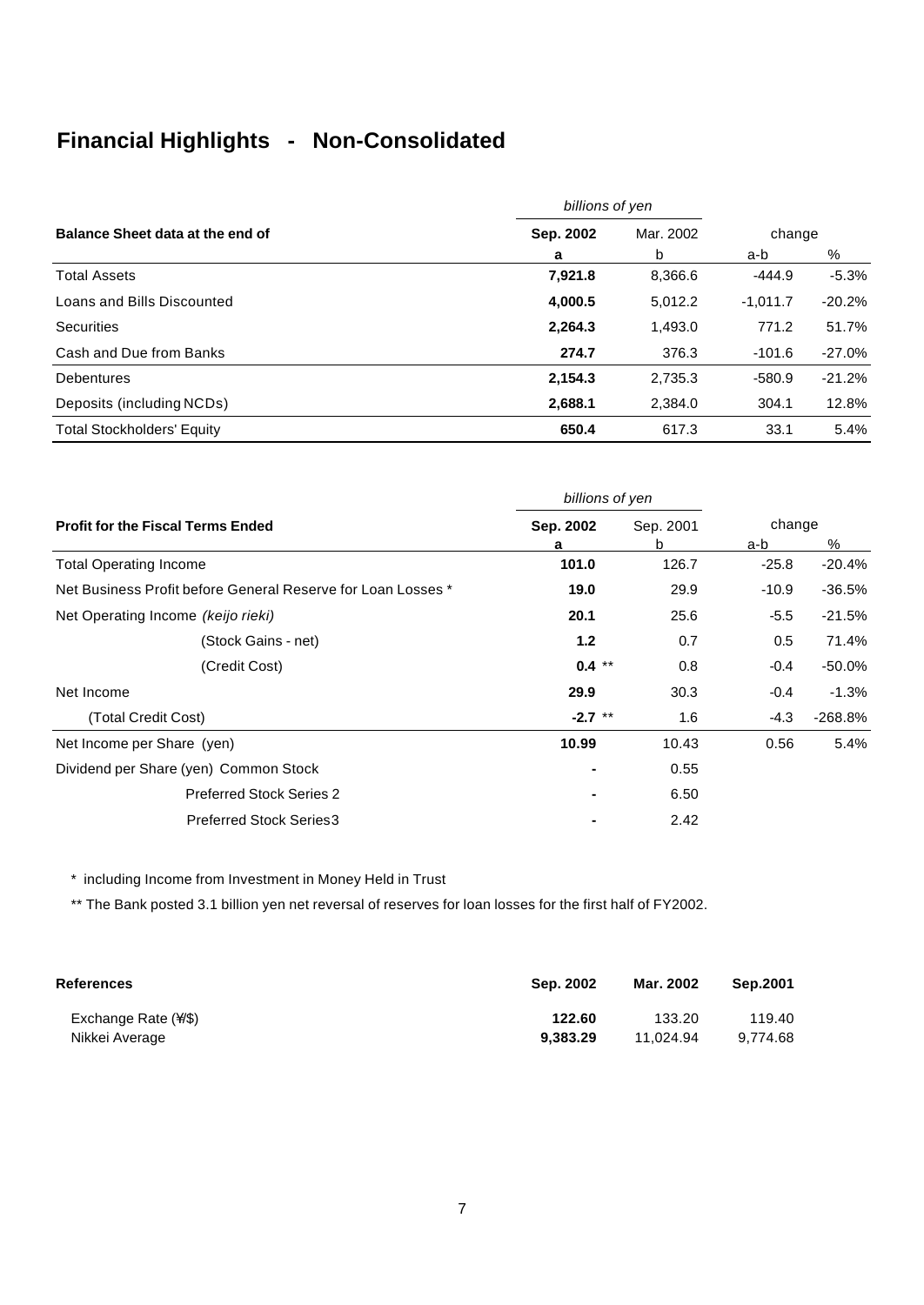# **Non-Consolidated Balance Sheet**

|                                                                 | in millions of yen   |                      |               |          |
|-----------------------------------------------------------------|----------------------|----------------------|---------------|----------|
|                                                                 | Sep. 30, 2002        | Mar. 31, 2002        | Change<br>a-b | %        |
| < <assets>&gt;</assets>                                         | а                    | b                    |               |          |
| Loans and Bills Discounted                                      | 4,000,463            | 5,012,174            | $-1,011,711$  | $-20.2%$ |
| Foreign Exchanges                                               | 8,624                | 149,251              | $-140,627$    | $-94.2%$ |
| Securities                                                      | 2,264,287            | 1,493,048            | 771,239       | 51.7%    |
| Money Held in Trust                                             | 253,603              | 130,328              | 123,275       | 94.6%    |
| <b>Trading Assets</b>                                           | 564,724              | 591,014              | $-26,290$     | $-4.4%$  |
| Commercial Paper and Other Debt Purchased                       | 105,025              | 2,798                | 102,227       | 3653.6%  |
| <b>Collateral Related to Securities Borrowing Transactions</b>  | 96,505               |                      | 96,505        |          |
| Call Loans                                                      | 88,100               | 296,559              | $-208,459$    | $-70.3%$ |
| Cash and Due from Banks                                         | 274,735              | 376,301              | $-101,566$    | $-27.0%$ |
| <b>Other Assets</b>                                             | 410,249              | 467,463              | $-57,214$     | $-12.2%$ |
| <b>Premises and Equipment</b>                                   | 22,019               | 17,375               | 4,644         | 26.7%    |
| Deferred Discounts on and Issuance Expenses for Debentures      | 217                  | 345                  | $-128$        | $-37.1%$ |
| <b>Deferred Tax Assets</b>                                      | 17,086               | 17,644               | $-558$        | $-3.2%$  |
| <b>Customers' Liabilities for Acceptances and Guarantees</b>    | 139,242              | 183,783              | $-44,541$     | $-24.2%$ |
| Reserve for Loan Losses                                         | $-323,109$           | $-371,461$           | 48,352        | $-13.0%$ |
| <b>Total Assets</b>                                             | 7,921,775            | 8,366,626            | $-444,851$    | $-5.3%$  |
| < <liabilities>&gt;</liabilities>                               |                      |                      |               |          |
| Debentures                                                      | 2,154,345            | 2,735,251            | $-580,906$    | $-21.2%$ |
| Deposits                                                        | 2,288,752            | 1,988,139            | 300,613       | 15.1%    |
| <b>Negotiable Certificates of Deposits</b>                      | 399,364              | 395,893              | 3,471         | 0.9%     |
| <b>Borrowed Money</b>                                           | 463,631              | 515,061              | $-51,430$     | $-10.0%$ |
| <b>Trading Liabilities</b>                                      | 319,231              | 347,667              | $-28,436$     | $-8.2%$  |
| Payable under Repurchase Agreements                             | 113,055              |                      | 113,055       |          |
| <b>Collateral Related to Securities Lending Transactions</b>    | 726,136              |                      | 726,136       |          |
| <b>Bills Sold</b>                                               |                      | 169,100              | $-169,100$    |          |
| <b>Commercial Paper</b>                                         |                      | 1,000                | $-1,000$      |          |
| Call Money                                                      | 76,887               | 160,800              | $-83,913$     | $-52.2%$ |
| Foreign Exchanges                                               | 39                   | 66                   | $-27$         | $-40.9%$ |
| <b>Other Liabilities</b>                                        | 565,646              | 1,221,949            | $-656,303$    | $-53.7%$ |
| Reserve for Bonuses Payable                                     | 4,416                | 7,802                | $-3,386$      | $-43.4%$ |
| <b>Reserve for Retirement Benefits</b>                          | 20,432               | 22,732               | $-2,300$      | $-10.1%$ |
| Reserve for Loss on Disposition of Premises and Equipment       | 159                  | 53                   | 106           | 200.0%   |
| <b>Acceptances and Guarantees</b>                               | 139,242              | 183,783              | $-44,541$     | $-24.2%$ |
| <b>Total Liabilities</b>                                        | 7,271,341            | 7,749,299            | $-477,958$    | $-6.2%$  |
| < <stockholders' equity="">&gt;</stockholders'>                 |                      |                      |               |          |
| <b>Capital Stock</b>                                            | 451,296              | 451,296              |               |          |
| <b>Capital Surplus</b>                                          | 18,558               | 20,622               | $-2,064$      | $-10.0%$ |
| <b>Retained Earnings</b>                                        | 168,091              | 139,622              | 28,469        | 20.4%    |
| Net Unrealized Gains on Securities Available-for-Sale,          | 12,487               | 5,785                | 6,702         | 115.9%   |
| Net of Taxes                                                    |                      |                      |               |          |
| Treasury Stock, at Cost                                         | -0                   | -0                   |               |          |
| <b>Total Stockholders' Equity</b>                               | 650,434              | 617,327              | 33,107        | 5.4%     |
| <b>Total Liabilities and Stockholders' Equity</b><br>US\$ / yen | 7,921,775<br>@122.60 | 8,366,626<br>@133.20 | $-444,851$    | $-5.3%$  |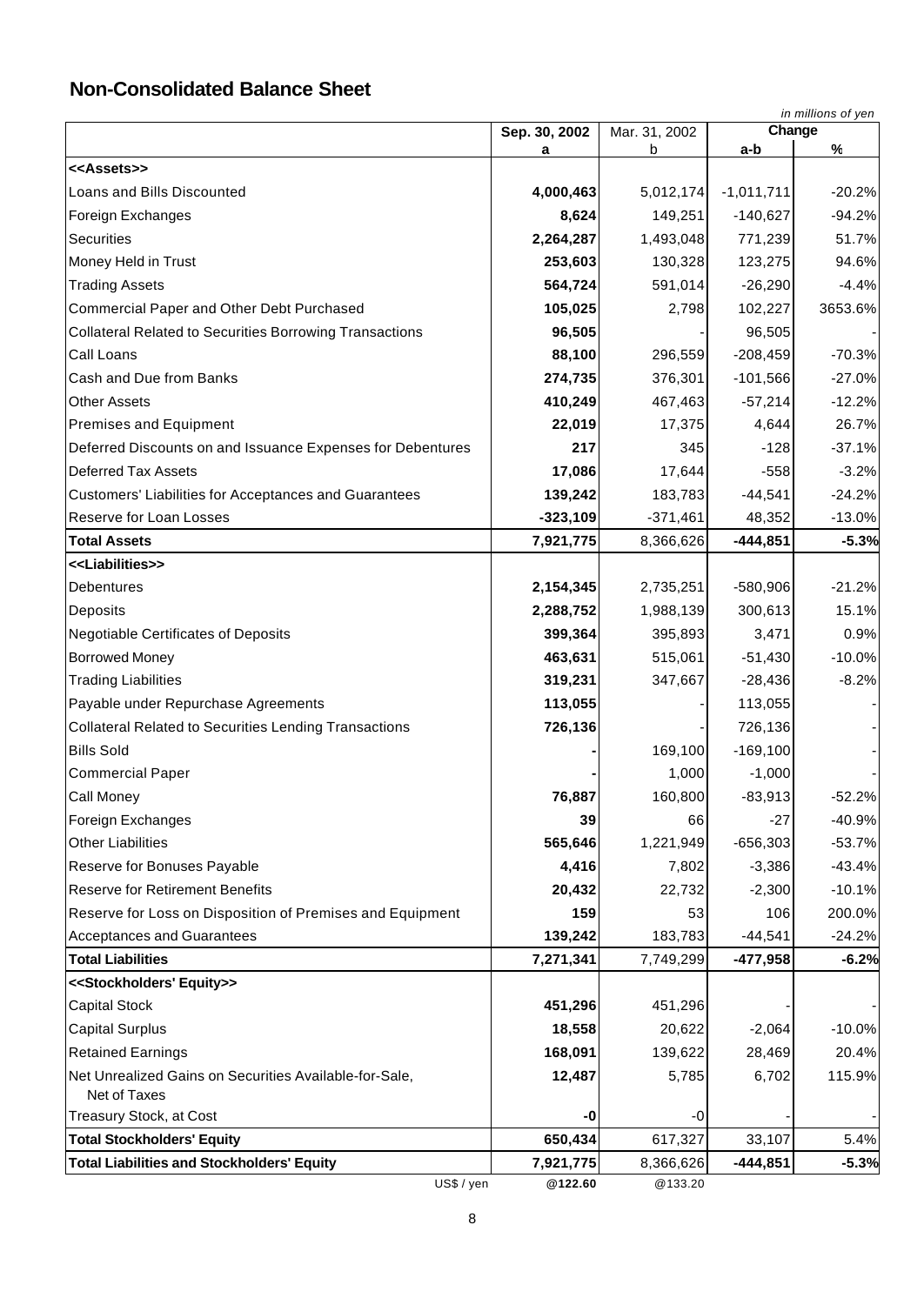# **Non-Consolidated Statements of Income**

|                                                       |              |          |           | in millions of yen |
|-------------------------------------------------------|--------------|----------|-----------|--------------------|
|                                                       | IH/FY'02     | IH/FY'01 | Change    |                    |
|                                                       | а<br>100,961 | b        | a-b       | $\%$               |
| <b>Operating Income</b>                               |              | 126,732  | $-25,771$ | $-20.3%$           |
| Interest Income                                       | 65,190       | 85,269   | $-20,079$ | $-23.5%$           |
| Interest on Loans and Discounts                       | 50,092       | 65,280   | $-15,188$ | $-23.3%$           |
| Interest and Dividends on Securities                  | 10,444       | 10,174   | 270       | 2.7%               |
| Fees and Commissions (Income)                         | 8,949        | 4,442    | 4,507     | 101.5%             |
| <b>Trading Revenue</b>                                | 1,072        | 619      | 453       | 73.2%              |
| <b>Other Business Income</b>                          | 2,488        | 8,182    | $-5,694$  | $-69.6%$           |
| Other Operating Income                                | 23,261       | 28,218   | $-4,957$  | $-17.6%$           |
| <b>Operating Expenses</b>                             | 80,860       | 101,178  | $-20,318$ | $-20.1%$           |
| Interest Expenses                                     | 25,522       | 40,521   | $-14,999$ | $-37.0%$           |
| Interest on Coupon Debentures                         | 11,112       | 21,580   | $-10,468$ | $-48.5%$           |
| Amortization of Discount on Debentures                | 142          | 732      | $-590$    | $-80.6%$           |
| Interest on Deposits                                  | 5,037        | 4,572    | 465       | 10.2%              |
| Fees and Commissions (Expense)                        | 1,742        | 1,488    | 254       | 17.1%              |
| <b>Trading Expenses</b>                               | 386          |          | 386       |                    |
| <b>Other Business Expenses</b>                        | 17,019       | 5,606    | 11,413    | 203.6%             |
| General and Administrative Expenses                   | 32,875       | 32,433   | 442       | 1.4%               |
| <b>Other Operationg Expenses</b>                      | 3,314        | 21,129   | $-17,815$ | $-84.3%$           |
| <b>Net Operating Income</b>                           | 20,101       | 25,553   | $-5,452$  | $-21.3%$           |
| <b>Extraordinary Income</b>                           | 6,305        | 10,589   | $-4,284$  | $-40.5%$           |
| <b>Extraordinary Expenses</b>                         | 1,447        | 5,775    | $-4,328$  | $-74.9%$           |
| Income before Income Taxes                            | 24,958       | 30,367   | $-5,409$  | $-17.8%$           |
| Income Taxes (Current)                                | 14           | 83       | $-69$     | $-83.1%$           |
| Income Taxes (Deferred)                               | $-4,918$     |          | $-4,918$  |                    |
| <b>Net Income</b>                                     | 29,862       | 30,283   | $-421$    | $-1.4%$            |
| Earned Surplus Brought Forward from Previous Term     | 135,472      | 83,001   | 52,471    | 63.2%              |
| <b>Unappropriated Earned Surplus</b>                  | 165,335      | 113,285  | 52,050    | 45.9%              |
|                                                       |              |          |           |                    |
| (Ref.) Net Business Profit (gyomu jun-eki)            | 1,218        | 18,541   | $-17,323$ | $-93.4%$           |
| (Ref.) Net Business Profit before General Reserve for | 1,219        | 19,376   | $-18,157$ | $-93.7%$           |
| Loan Losses (jisshitsu gyomu jun-eki)                 |              |          |           |                    |
| (Ref.) Net Business Profit before General Reserve for | 18,974       | 29,876   | $-10,902$ | $-36.5%$           |
| Loan Losses (jisshitsu gyomu jun-eki) + Income from   |              |          |           |                    |
| Investment in Money Held in Trust                     |              |          |           |                    |
| US\$ / yen                                            | @122.60      | @119.40  |           |                    |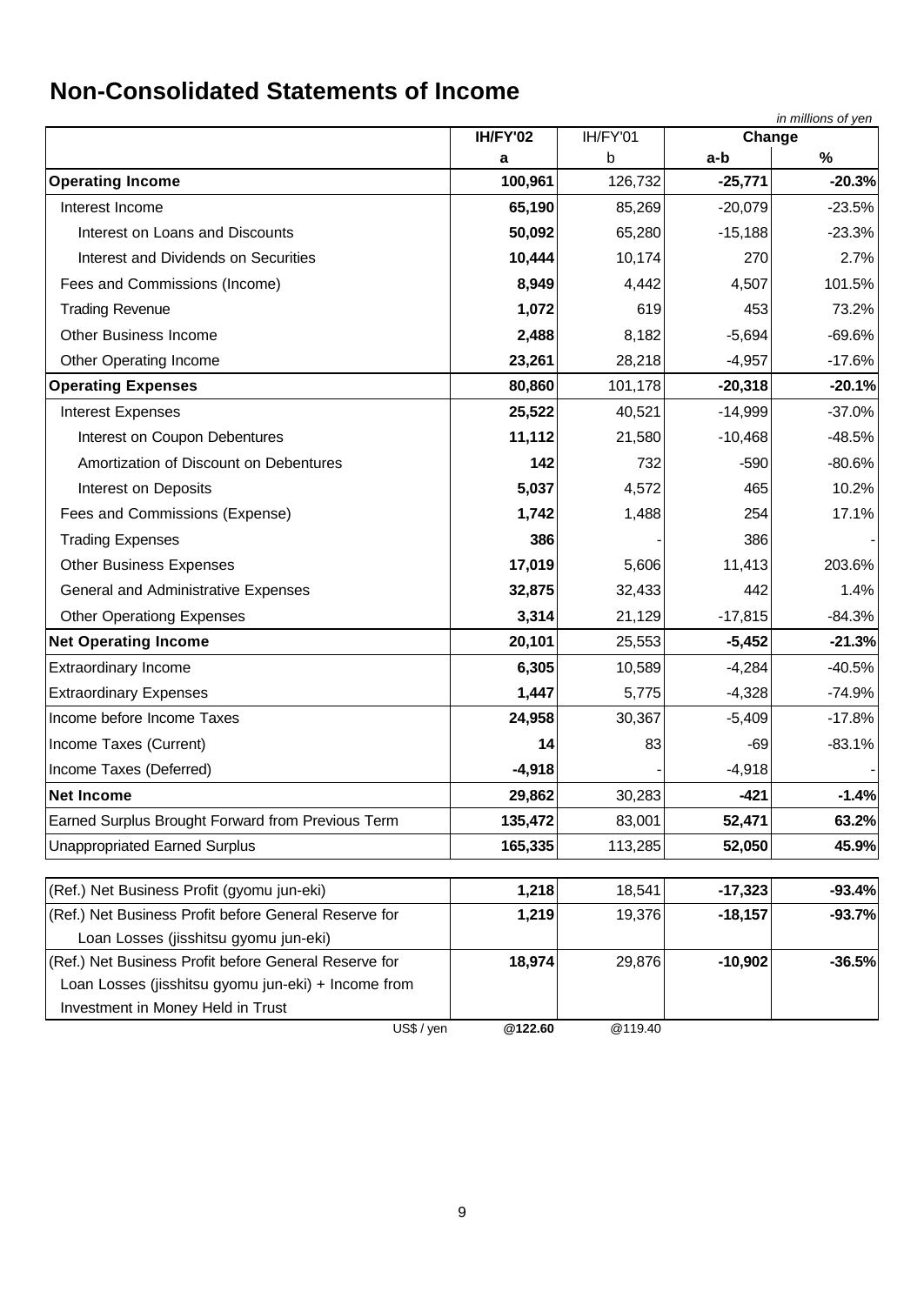# **Supplemental Information**

# **I. Business Profits Data - Consolidated**

|                                                                         |             |                  | in millions of yen |
|-------------------------------------------------------------------------|-------------|------------------|--------------------|
|                                                                         | 1H/FY02 (a) |                  | 1H/FY01 (b)        |
|                                                                         |             | Change $(a)-(b)$ |                    |
| Gross Business Profit (gyomu sorieki) *                                 | 52,030      | $-12,607$        | 64,637             |
| Interest Income (net)                                                   | 35,077      | $-11,037$        | 46,114             |
| Fees and Commissions (net)                                              | 8,359       | 4.777            | 3,582              |
| Trading (net)                                                           | 5,398       | 4,660            | 738                |
| <b>Others</b>                                                           | 3,194       | $-11.006$        | 14,200             |
| <b>General and Administrative Expense</b>                               | 33,873      | 57               | 33,816             |
| Net Business Profit before General Reserves (jisshitsu gyomu jun-eki) * | 18,157      | $-12,663$        | 30,820             |

| Other Income, Net                                | 7,428    | 2,072     | 5,356  |
|--------------------------------------------------|----------|-----------|--------|
| <b>Net Stock Gains</b>                           | 1,199    | $-414$    | 1,613  |
| Income from Investment in Money Held in Trust    | 7,009    | $-467$    | 7,476  |
| Write-Offs                                       | 23       | 23        |        |
| Losses on Sale of Credits                        | 377      | 377       |        |
| Enterprise Tax in Tokyo/Osaka                    |          | $-1,036$  | 1,036  |
| Investment Profit and Loss under Equity Method   | $-128$   | $-107$    | $-21$  |
| <b>Net Operating Profit</b>                      | 17,962   | $-10,660$ | 28,622 |
| <b>Extraordinary Profit/Loss **</b>              | 3,988    | $-815$    | 4,803  |
| Net Income before Tax                            | 21,950   | $-11,476$ | 33,426 |
| <b>Tax (Current)</b>                             | 484      | 283       | 201    |
| Tax (Deferred)                                   | $-4,967$ | $-4,967$  |        |
| Minority Interests in Net Income of Subsidiaries | $-30$    | $-59$     | 29     |
| Net Income after Tax                             | 26,464   | $-6,731$  | 33,195 |

| General Reserve Provisioning                   | -76.096  | $-76.262$ | 166 |
|------------------------------------------------|----------|-----------|-----|
| Specific Reserve Provisioning                  | 73.954   | 73.415    | 539 |
| Reserves against Credits in Specific Countries | $-32$    | 17        | -49 |
| Net Reserve Provisioning                       | $-2.174$ | $-2.830$  | 656 |
| Write-Offs/Loss on Sale of Credits             | 401      | 401       |     |
| <b>Total Credit Cost</b>                       | $-1,773$ | $-2.429$  | 656 |

\* including Income from Investment in Money Held in Trust

**\*\*** The Bank posted 2.2 billion yen net reversal of reserves for loan losses for 1H-FY2002 which is in Extraordinary Profit/Loss.

| Number of Affiliated Companies           |  |  |  |  |
|------------------------------------------|--|--|--|--|
| Consolidated Subsidiaries                |  |  |  |  |
| Affiliated Companies under Equity Method |  |  |  |  |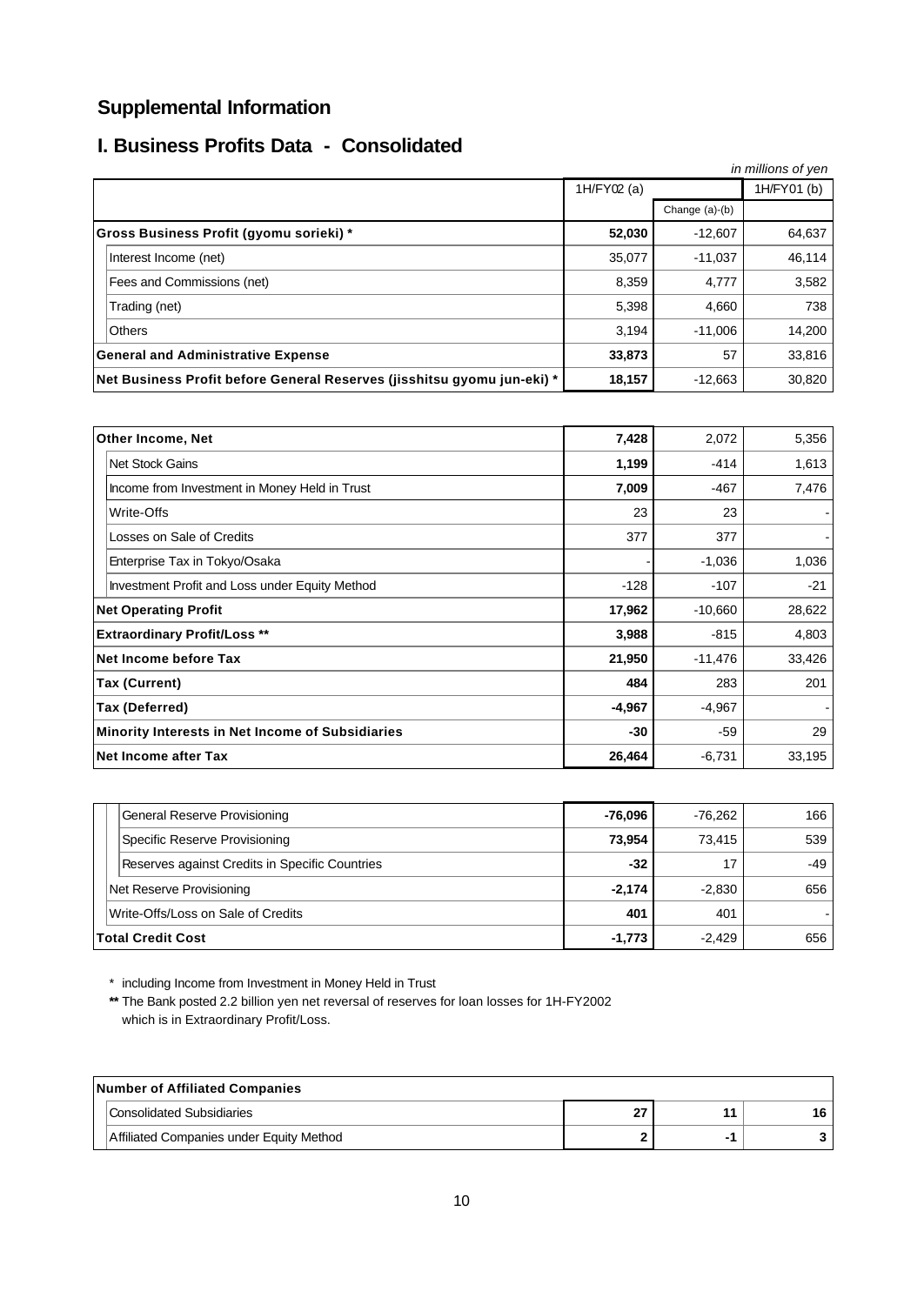# **Business Profits Data - Non-Consolidated**

| in millions of yen                                                      |             |                |             |  |
|-------------------------------------------------------------------------|-------------|----------------|-------------|--|
|                                                                         | 1H/FY02 (a) |                | 1H/FY01 (b) |  |
|                                                                         |             | Change (a)-(b) |             |  |
| Gross Business Profit (gyomu sorieki) *                                 | 51,236      | $-10,996$      | 62,232      |  |
| Interest Income (net)                                                   | 40,119      | $-5,463$       | 45,582      |  |
| Fees and Commissions (net)                                              | 7,233       | 4,272          | 2,961       |  |
| Trading (net)                                                           | 685         | 66             | 619         |  |
| <b>Others</b>                                                           | $-14,557$   | $-17,126$      | 2,569       |  |
| <b>General and Administrative Expense</b>                               | 32,261      | -94            | 32,355      |  |
| Personnel                                                               | 15,243      | 349            | 14,894      |  |
| Non-Personnel                                                           | 15,653      | $-657$         | 16,310      |  |
| Tax                                                                     | 1,364       | 214            | 1,150       |  |
| Net Business Profit before General Reserves (jisshitsu gyomu jun-eki) * | 18,974      | $-10,902$      | 29,876      |  |

| Non Business Profit/Loss                                           | 19,333   | 11,487   | 7,846  |
|--------------------------------------------------------------------|----------|----------|--------|
| Net Stock Gains                                                    | 1,199    | 536      | 663    |
| Income from Investment in Money Held in Trust                      | 17,755   | 7,255    | 10,500 |
| Write-Offs                                                         | 23       | 23       |        |
| Losses on Sale of Credits                                          | 377      | 377      |        |
| Enterprise Tax in Tokyo/Osaka                                      |          | $-1,036$ | 1,036  |
| <b>Net Operating Profit</b>                                        | 20,101   | $-5,452$ | 25,553 |
| <b>Extraordinary Profit/Loss</b>                                   | 4,857    | 44       | 4,813  |
| Gains on Sale of Property                                          | $-1,243$ | $-6,055$ | 4,812  |
| Gain from Returning Substituted Employee Pension to the Government | 3,019    | 3,019    |        |
| Gain on Reversal of Reserve for Loan Losses **                     | 3,081    | 3,081    |        |
| Net Income before Tax                                              | 24,958   | $-5,409$ | 30,367 |
| Tax (Current)                                                      | 14       | -69      | 83     |
| Tax (Deferred)                                                     | $-4,918$ | $-4,918$ |        |
| Net Income after Tax                                               | 29,862   | $-421$   | 30,283 |

| General Reserve Provisioning                   | $-76.088$ | $-76.922$ | 834   |
|------------------------------------------------|-----------|-----------|-------|
| Specific Reserve Provisioning                  | 73.039    | 72.213    | 826   |
| Reserves against Credits in Specific Countries | $-32$     | 17        | -49   |
| Net Reserve Provisioning **                    | $-3.081$  | -4.692    | 1,611 |
| Write-Offs/Loss on Sale of Credits             | 401       | 401       |       |
| <b>Total Credit Cost</b>                       | $-2,680$  | $-4.291$  | 1,611 |

\* including Income from Investment in Money Held in Trust

\*\* The Bank posted 3.1 billion yen net reversal of reserves for loan losses for 1H-FY2002 which is in Extraordinary Profit/Loss.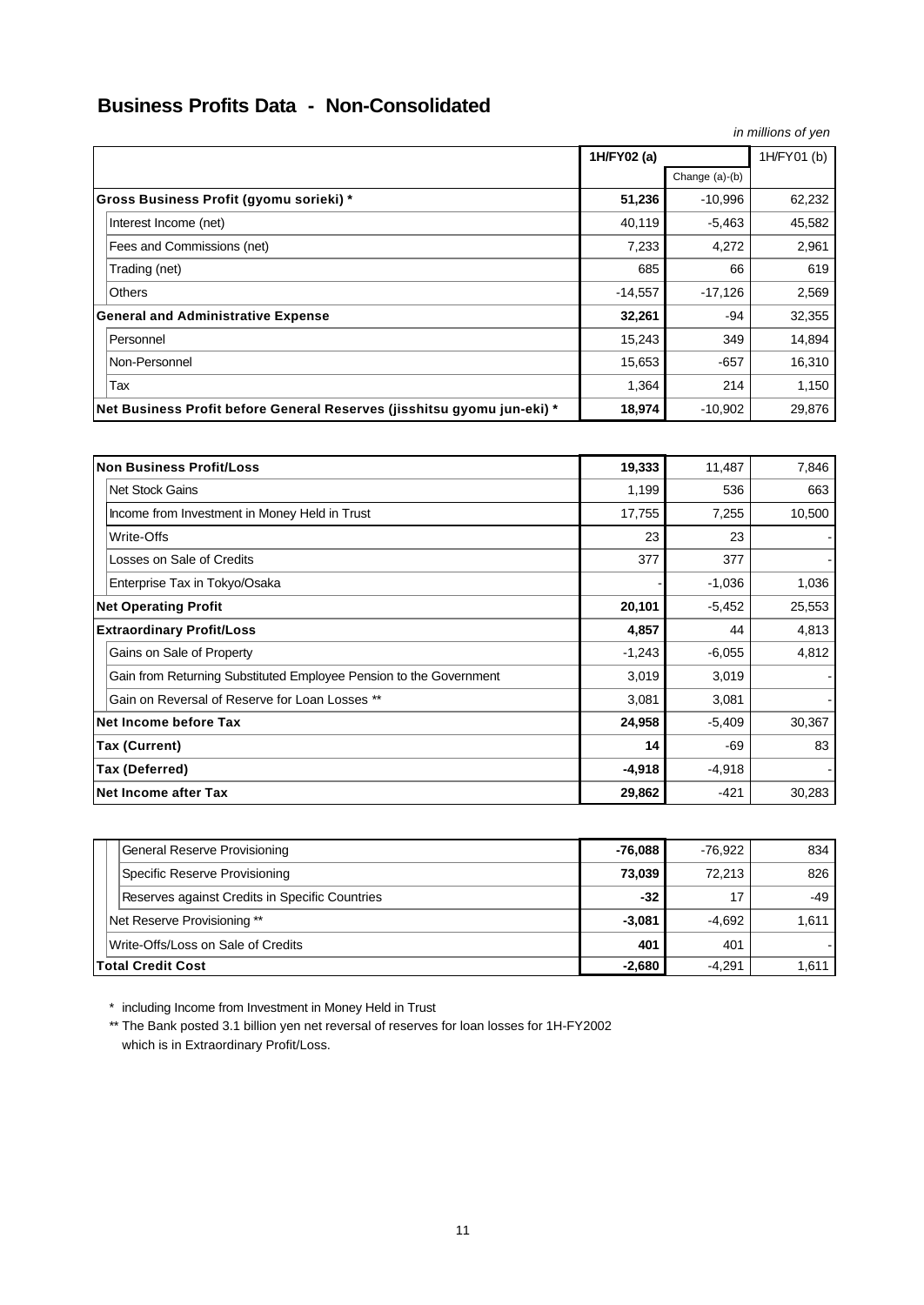# **II. Yield, Capital, Securities**

# **1. Yields on Assets and Liabilities - Non-Consolidated, Domestic Business**

|                                      | 1H/FY02 (a) |                | 1H/FY01 (b) |
|--------------------------------------|-------------|----------------|-------------|
|                                      |             | change (a)-(b) |             |
| (1) Interest Earning Assets (A)      | 1.68%       | $-0.19%$       | 1.87%       |
| Loans                                | 2.13%       | 0.04%          | 2.09%       |
| <b>Securities</b>                    | 0.21%       | $-0.12%$       | 0.33%       |
| (2) Interest Bearing Liabilities (B) | 1.70%       | $-0.15%$       | 1.85%       |
| <b>Debentures</b>                    | 0.90%       | $-0.33%$       | 1.23%       |
| Deposits & NCDs                      | 0.33%       | 0.18%          | 0.15%       |
| (3) Gross Spread (A)-(B)             | $-0.02%$    | $-0.04%$       | 0.02%       |

# **2. Capital Adequacy (Domestic Standard) - Consolidated**

| in billions of yen                    |         |             |             |         |         |  |
|---------------------------------------|---------|-------------|-------------|---------|---------|--|
|                                       | Sep-02  |             |             | Mar-02  | Sep-01  |  |
|                                       |         | Change from | Change from |         |         |  |
|                                       |         | Mar. 02     | Sep. 01     |         |         |  |
| (1) Total Capital Ratio               | 19.92%  | 2.88%       | 2.43%       | 17.04%  | 17.49%  |  |
| $(2)$ Tier 1                          | 640.9   | 26.6        | 51.8        | 614.3   | 589.1   |  |
| $(3)$ Tier 2                          | 339.8   | $-28.3$     | $-111.0$    | 368.1   | 450.8   |  |
| <b>General Loan Loss Reserves</b>     | 30.7    | $-5.2$      | $-6.4$      | 35.9    | 37.1    |  |
| Sub Debts, Hybrid Capital Instruments | 309.0   | $-23.1$     | $-104.6$    | 332.1   | 413.6   |  |
|                                       |         |             |             |         |         |  |
| (4) (Double Gearing/Leveraging)       | 0.8     | 0.2         | 0.3         | 0.6     | 0.5     |  |
| $(5)$ Total Capital $(2)+(3)-(4)$     | 979.8   | $-2.0$      | $-59.6$     | 981.8   | 1,039.4 |  |
| (6) Risk Assets                       | 4,917.0 | $-842.2$    | $-1,024.5$  | 5,759.2 | 5,941.5 |  |

# **3. Unrealized Gains on Securities Holdings - Consolidated**

| in millions of yen |                 |                        |        |  |  |  |
|--------------------|-----------------|------------------------|--------|--|--|--|
|                    |                 | Unrealized Gains (net) |        |  |  |  |
|                    | Gains<br>Losses |                        |        |  |  |  |
| <b>Bonds</b>       | 9,688           | 10,059                 | 371    |  |  |  |
| Equities           | $-453$          | 78                     | 531    |  |  |  |
| Other              | 12,178          | 27,357                 | 15,179 |  |  |  |
| <b>Total</b>       | 21,413          | 37,495                 | 16,082 |  |  |  |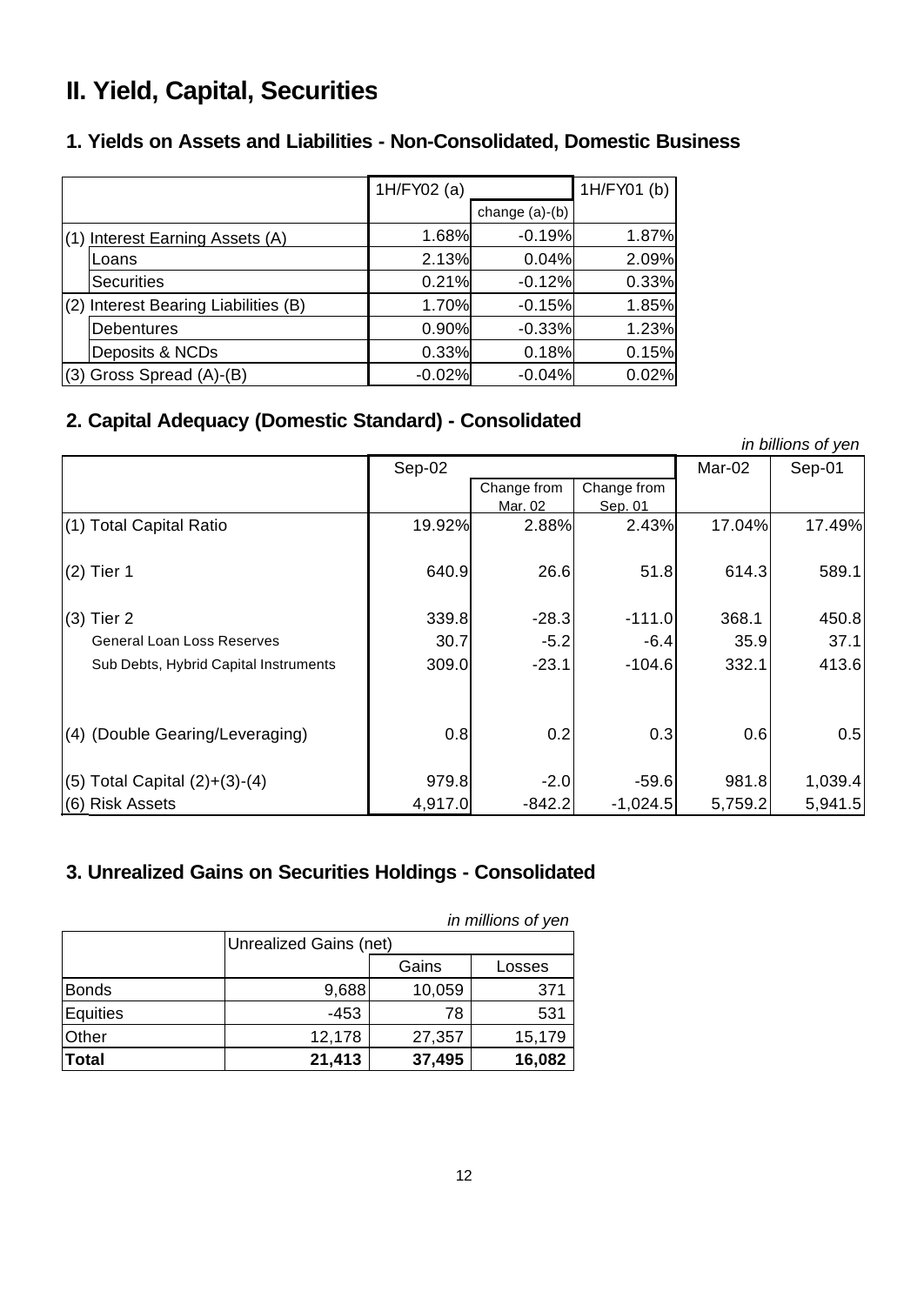# **III. Asset Quality**

# **1. Risk Monitored Loan**

| <b>Non-Consolidated</b>        |           |              |              |           | in millions of yen |
|--------------------------------|-----------|--------------|--------------|-----------|--------------------|
|                                | $Sep-02$  |              |              | Mar-02    | $Sep-01$           |
|                                |           | Change from  | Change from  |           |                    |
|                                |           | Mar. 02      | Sep. 01      |           |                    |
| <b>Bankrupt</b>                | 196,299   | $-4,394$     | 98,041       | 200,693   | 98,258             |
| Past Due                       | 365,936   | $-110,441$   | $-68,670$    | 476,377   | 434,606            |
| 3 Months Past Due              | 127,140   | 34,065       | 99,909       | 93,075    | 27,231             |
| Restructured                   | 59,463    | $-214,446$   | $-440,225$   | 273,909   | 499,688            |
| Total                          | 748,840   | $-295,216$   | $-310,944$   | 1,044,056 | 1,059,784          |
|                                |           |              |              |           |                    |
| <b>Total Loans Outstanding</b> | 4,000,463 | $-1,011,711$ | $-1,447,287$ | 5,012,174 | 5,447,750          |
| (ref. % to Total Loans)        |           |              |              |           |                    |
| Bankrupt                       | 4.9%      | 0.9%         | 3.1%         | 4.0%      | 1.8%               |
| Past Due                       | 9.1%      | $-0.4%$      | 1.1%         | 9.5%      | 8.0%               |
| 3 Months Past Due              | 3.2%      | 1.3%         | 2.7%         | 1.9%      | 0.5%               |
| Restructured                   | 1.5%      | $-4.0%$      | $-7.7%$      | 5.5%      | 9.2%               |
| Total                          | 18.7%     | $-2.1%$      | $-0.8%$      | 20.8%     | 19.5%              |
| <b>Consolidated</b>            |           |              |              |           | in millions of yen |
|                                | Sep-02    |              |              | Mar- $02$ | Sep-01             |
|                                |           | Change from  | Change from  |           |                    |
|                                |           | Mar. 02      | Sep. 01      |           |                    |
| Bankrupt                       | 196,531   | $-4,166$     | 98,271       | 200,697   | 98,260             |
| Past Due                       | 366,935   | $-108,265$   | $-66,541$    | 475,200   | 433,476            |
| 3 Months Past Due              | 127,140   | 33,572       | 99,909       | 93,568    | 27,231             |
| Restructured                   | 59,600    | $-214,449$   | $-440,234$   | 274,049   | 499,834            |
| Total                          | 750,209   | $-293,307$   | $-308,595$   | 1,043,516 | 1,058,804          |
|                                |           |              |              |           |                    |
| Total Loans Outstanding        | 3,883,522 | $-918,382$   | $-1,445,586$ | 4,801,904 | 5,329,108          |
| (ref. % to Total Loans)        |           |              |              |           |                    |
| Bankrupt                       | 5.1%      | 0.9%         | 3.3%         | 4.2%      | 1.8%               |
| Past Due                       | 9.4%      | $-0.5%$      | 1.3%         | 9.9%      | 8.1%               |
| 3 Months Past Due              | 3.3%      | 1.4%         | 2.8%         | 1.9%      | 0.5%               |
| Restructured                   | 1.5%      | $-4.2%$      | $-7.9%$      | 5.7%      | 9.4%               |

Total 19.3% -2.4% -0.6% 21.7% 21.7% -0.9% -0.6% 21.7% مليون بين المادة التي يتم المستخدم التي يتم ال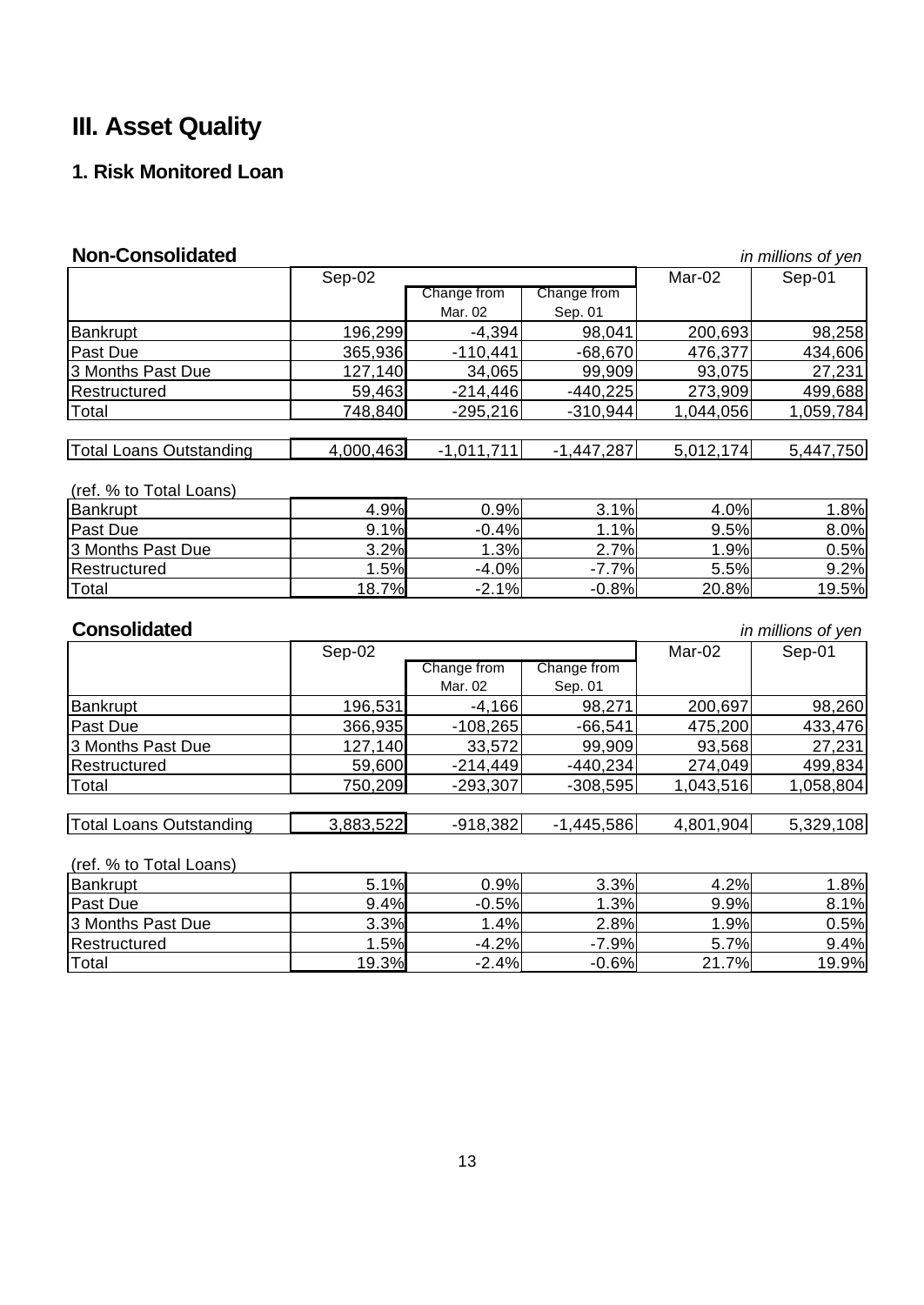# **2. Reserve for Loan Losses**

### **Non-Consolidated** *in millions of yen*

|                         | Sep-02  |             |             | Mar-02  | Sep-01  |
|-------------------------|---------|-------------|-------------|---------|---------|
|                         |         | Change from | Change from |         |         |
|                         |         | Mar. 02     | Sep. 01     |         |         |
| Reserve for Loan Losses | 323,109 | $-48,352$   | $-73,905$   | 371,461 | 397,014 |
| General                 | 98,052  | $-94,298$   | $-122.026$  | 192,350 | 220,078 |
| Specific                | 224,943 | 45,989      | 48,245      | 178,954 | 176,698 |
| <b>Country Risk</b>     | 113     | $-43$       | $-124$      | 156     | 237     |

### **Consolidated** *in millions of yen*

|                         |                     | Sep-02  |             |             | Mar-02  | Sep-01  |
|-------------------------|---------------------|---------|-------------|-------------|---------|---------|
|                         |                     |         | Change from | Change from |         |         |
|                         |                     |         | Mar. 02     | Sep. 01     |         |         |
| Reserve for Loan Losses |                     | 322,637 | $-47,396$   | $-73,025$   | 370,033 | 395,662 |
|                         | General             | 97,471  | $-94,297$   | $-122,162$  | 191,768 | 219,633 |
|                         | Specific            | 225,053 | 46,945      | 49,262      | 178,108 | 175,791 |
|                         | <b>Country Risk</b> | 113     | $-43$       | $-124$      | 156     | 237     |

## **3. Reserve Ratio**

### **Non-Consolidated**

|                              | Sep-02          |                        |                        | Mar-02 | Sep-01 |
|------------------------------|-----------------|------------------------|------------------------|--------|--------|
|                              |                 | Change from<br>Mar. 02 | Change from<br>Sep. 01 |        |        |
| I% On Risk Monitored Credits | $.1\%$<br>43. T | $7.5\%$                | 5.6%                   | 35.6%  | 37.5%  |

### **Consolidated**

|                             | Sep-02 |                        |                        | Mar-02 | Sep-01 |
|-----------------------------|--------|------------------------|------------------------|--------|--------|
|                             |        | Change from<br>Mar. 02 | Change from<br>Sep. 01 |        |        |
| % On Risk Monitored Credits | 43.0%  | $7.5\%$                | 5.6%                   | 35.5%  | 37.4%  |